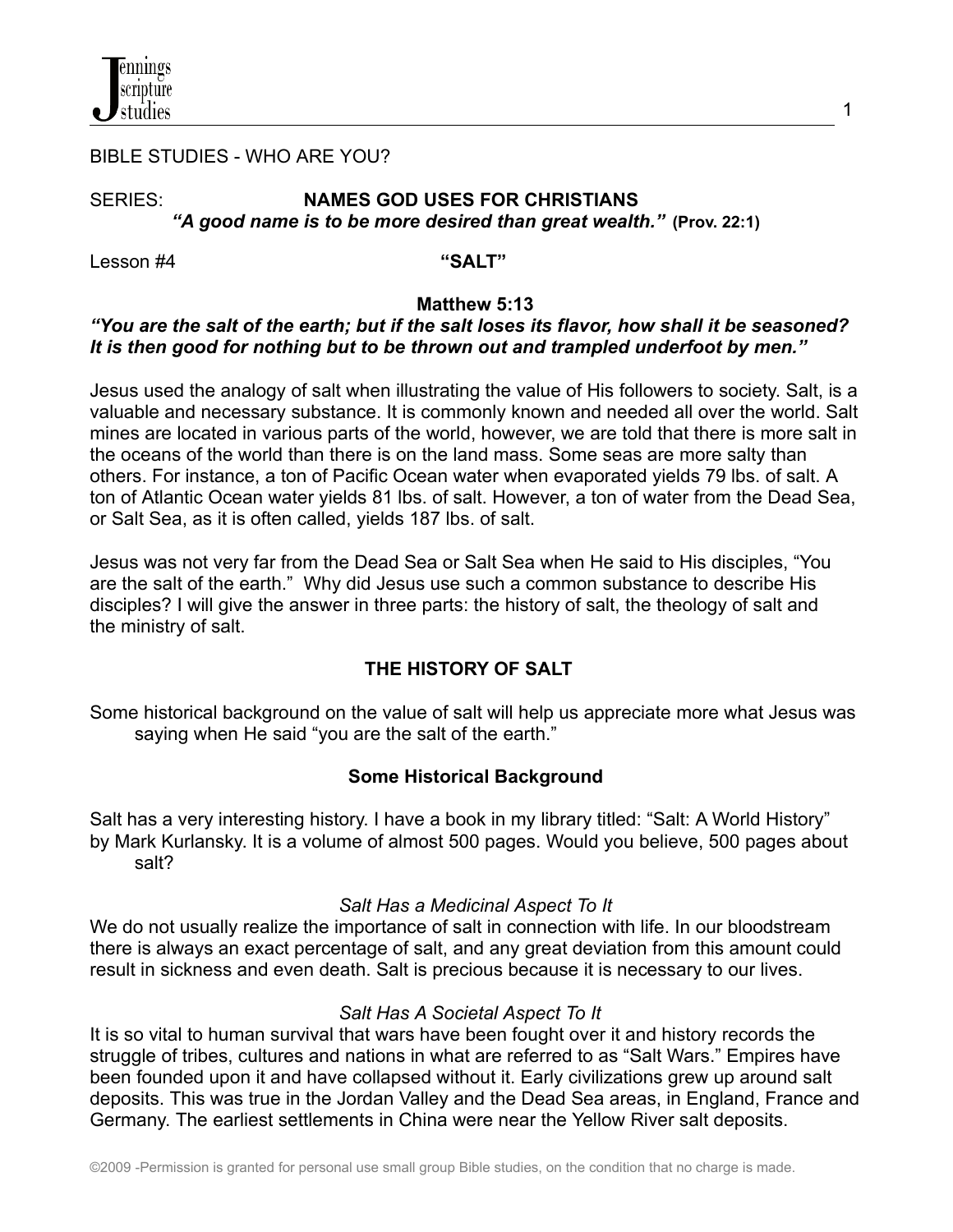# *Salt Has A Commercial Aspect To It*

One of the oldest roads in Europe is the Via Salaria, meaning "Salt Road". It was built in 400 B.C. to transport salt from the coast to the central regions of Italy. Parts of the road are in use today. In Africa, families in the salt starved interior sold their children into slavery for salt. Roman soldiers were often paid their wages in salt. This was called their "salarium" from which we get our word "salary". "Salary" literally means, "salt money". We say, "that person is not worth his salt." That statement originated in days past when people put great value upon salt.

As early as the 6<sup>th</sup> century, in the Sub-Sahara region of Africa, Moorish merchants routinely traded gold ounce for ounce for salt. In New Guinea a missionary told me of another missionary who paid the laborers who built his house their wages in salt. While in New Guinea I saw a man accompanied by his villagers going to another village to buy a bride. They were carrying sacks of salt as the bride payment! I met a man in China who told me that there was a shortage of salt in his home province in northern China and that salt was used for money. *Salt Has A Spiritual Aspect To It*

The ancient poet Homer called salt "divine." Plato said that salt was "the substance of the gods." But Jesus used the analogy of salt to describe His followers – "You are the salt of the earth", He said.

The above is just some of the History of salt. My purpose is to show that when Jesus said, "You are the salt of the earth" He was saying, "You are very valuable to society." The true Christian is precious! We are of great value to society, though society may think otherwise.

**Illust.** Think of the Apostle Paul and his ship-wreck experience (Acts 27): there he was out on that storm-swept sea with 276 other passengers. The howling tempest seemed to mean sure destruction. But Paul saved the day! He was praying and God told him how to save the ship and the passengers. They all survived because of just one grain of the Savior's salt! Certainly Paul was of great value to those passengers. Fellow travelers on planet earth should benefit from our presence among them!

## **THE THEOLOGY OF SALT**

The truth that I want to emphasize now, is that Jesus was not talking about sodium chloride, but saline saints! Consider three principles that Jesus emphasized. He spoke about:

## *The Region For Salt.*

Jesus said, "you are the salt of the *earth*", He did not say, "you are the salt of *heaven.*" Heaven does not need the benefits of salt. Neither did He say, "you are the salt of the *church."* Salt, to be effective, must get out into the world of decay and corruption.

**Illust.** Churches have been described as salt boxes with steeples on top. The church exists more for the world's sake than it does for its own sake! The sad thing to note is that the earth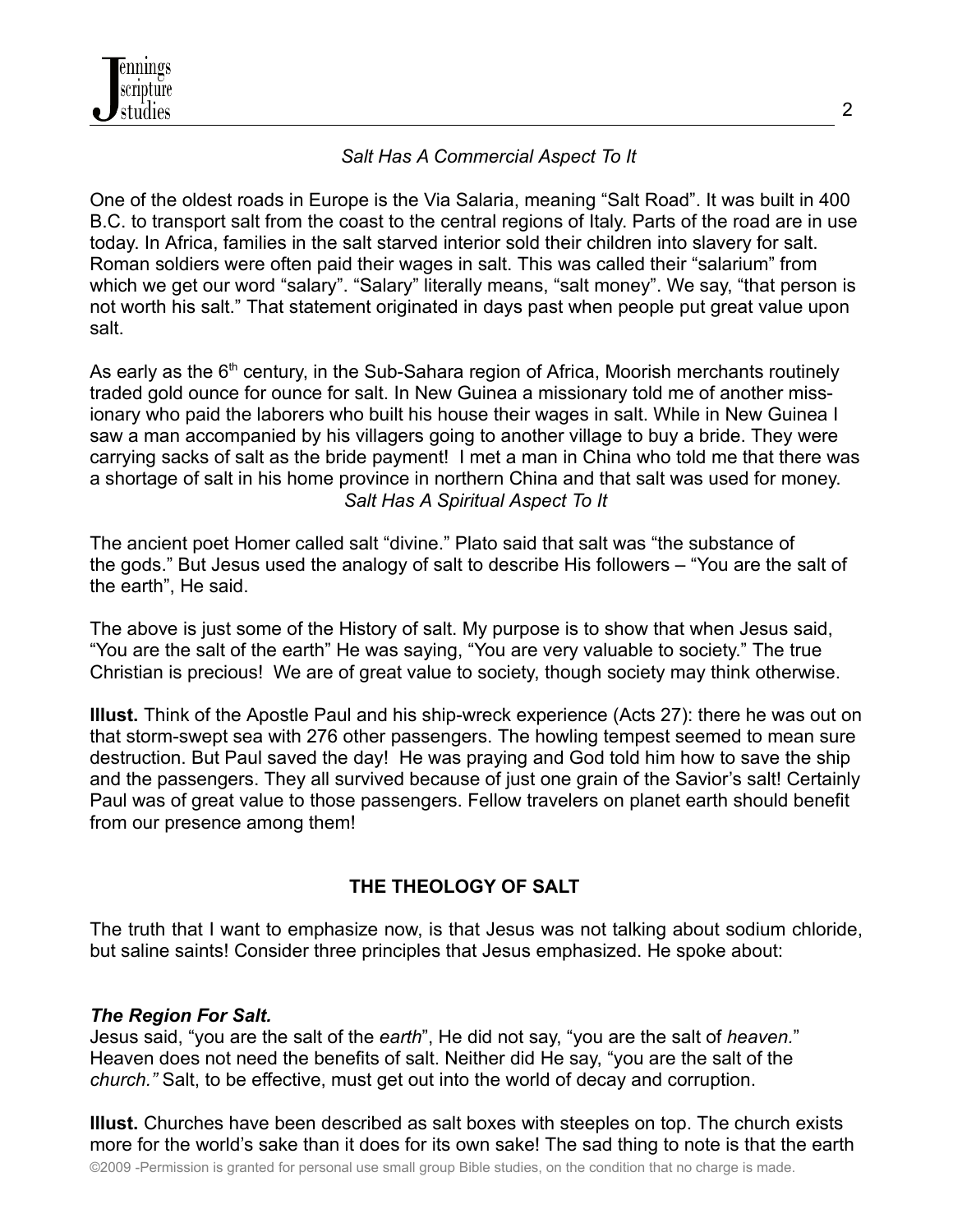has not yet been completely salted! "Untold millions are still untold, untold millions are outside the fold." Jesus' constant plea is something like this, "Please pass the salt."

## *The Regression Of Salt.*

Jesus said, *"*If the salt has lost its saltiness …." i.e. its flavor. The Palestine salt of Jesus day lost its saltiness with rain, wind and age. He likens the Christian who has lost his influence to salt that has lost its saltiness. Have you lost your saintly saltiness? Saintly salt:

- Acts as a preservative in a corrupt society;
- Creates thirst;
- Promotes healing;
- Has a purifying effect upon society.

When our presence does not accomplish the above, our profession and witness is ignored.

# *The Rejection Of Salt.*

Jesus said, "It is good for nothing but to be thrown out and trampled under foot by men." Again, "Salt is good; but if the salt has lost its flavor, how shall it be seasoned? It is neither fit for the land nor for the dunghill, but men throw it out. He who has ears to hear, let him hear!" (Luke 14:34-35)

A Christian who has no holy influence in society is good for nothing! That is not my statement, it is Jesus statement! Note the words "thrown out." In I Cor. 9:27 Paul speaks of becoming a "castaway". It is basically the same thing. It is possible for a Christian to lose his/ her testimony and influence; for his character to deteriorate so that he becomes powerless. In such a case the world will despise, ridicule and reject his Christianity and it will be "trodden under foot."

**Illust.** There is a salt substitute on the market called "No Salt." It is mainly for persons who must reduce their salt intake. It looks like salt, it sprinkles like salt and tastes a little like salt but it is not salt. It does not retard decay, create thirst and has no medicinal qualities. It is "artificial salt". There are many professing Christians who are not genuine salt but are like that salt substitute. They gather in the "Salt Box" every Sunday, but they have no influence for God and good in this rotten world.

So much for our brief consideration of the history and theology of salt. Now, let us move to the heart of Jesus' statement, "You are the salt of the earth."

# **THE MINISTRY OF SALT**

Every true believer has a ministry. We are here in this sinful world to minister generous sprinklings of heaven's salt into our corrupt society. Think about the challenge that is before us in the words of Jesus: "You are the salt of the earth".

There are three self-evident and encouraging truths regarding saintly salt that will help us understand our ministry as saline saints:

©2009 -Permission is granted for personal use small group Bible studies, on the condition that no charge is made.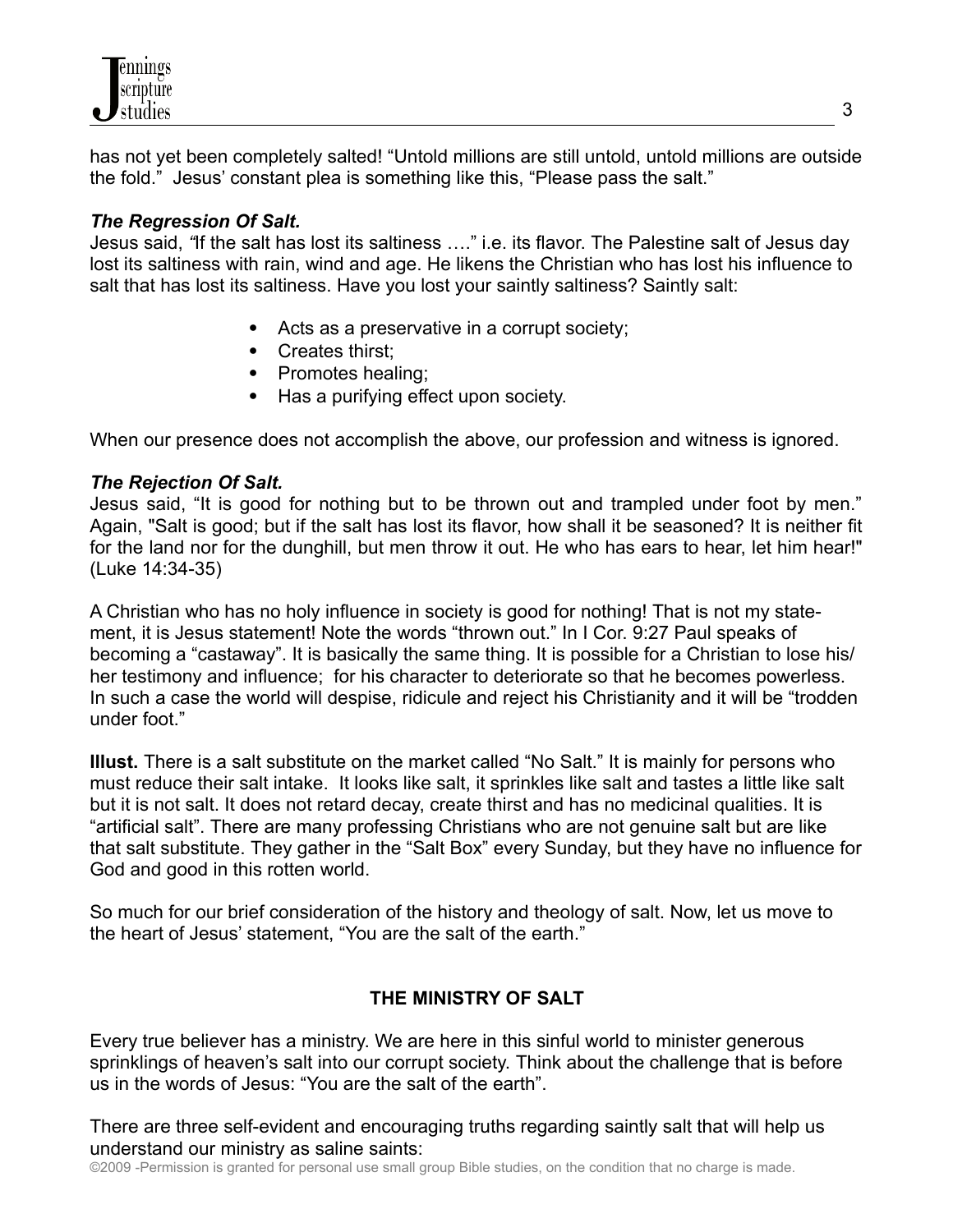## *Corruption Is Present When Salt Is Absent.*

- The word, "corruption" and its cognates appear in the Bible some 85 times. It means spoiled, filthy, rotten, putrefaction, poisonous, infectious, unsound and/or decayed or decaying. The word is used to describe the nature of sin, sinful thoughts, the sinful nature of mankind, sinners, the world system, etc.
- Peter writes encourages us to "escape the corruption that is in the world" in II Peter 1:4. It is in this setting of corruption that Jesus calls Christians "salt." And when salt is weakest, corruption and decay are strongest. The only hope for America and the world is for generous sprinklings of the Savior's salt! Therefore, salt the neighborhood where you are!

## *Salt Has Power Out Of Proportion To Its Size.*

Therefore, do not under estimate your importance to the work of Christ! It is not the quantity of salt that is most important but the quality of the salt! Little is much if God is in it!

**Illust.** A baked potato does not need a pile of salt equal to the size of the potato to be effective. A few sprinkles will influence the whole potato. A few genuine Christians can be a powerful influence though small in number. Do you remember Abraham interceding for the cities of Sodom and Gomorrah? Because of Abraham's praying, God agreed to spare the cities if only 10 righteous people could be found in it! We do not need to be many to be much – but we do need to be genuine!

## *There Is No Impact Without Contact.*

If there is the internal imprint of heaven in our lives, we will have an external impact on earth. A sack of salt in the corner of the meat market will never retard spoilage. In order to impede decay and do what salt is supposed to do it must come in contact with the meat. So it is with the Christian! We can be strong in Church with other "salts" but weak in the community.

Think of some who have been a great impact for God and good because they came in contact with society:

- Noah was salt in the old world before the flood;
- Joseph was salt in Egypt;
- Elijah was salt for God there on Mt. Carmel;
- Daniel was salt in the king's court;
- The disciples of Christ were salt in their world;
- Paul was salt in the Roman Empire;
- John Knox, Martin Luther and the Reformation Fathers were salt in Europe in earlier centuries;
- Christians today can and should make an impact upon society! Remember, no impact without contact!

# **CONCLUSION**